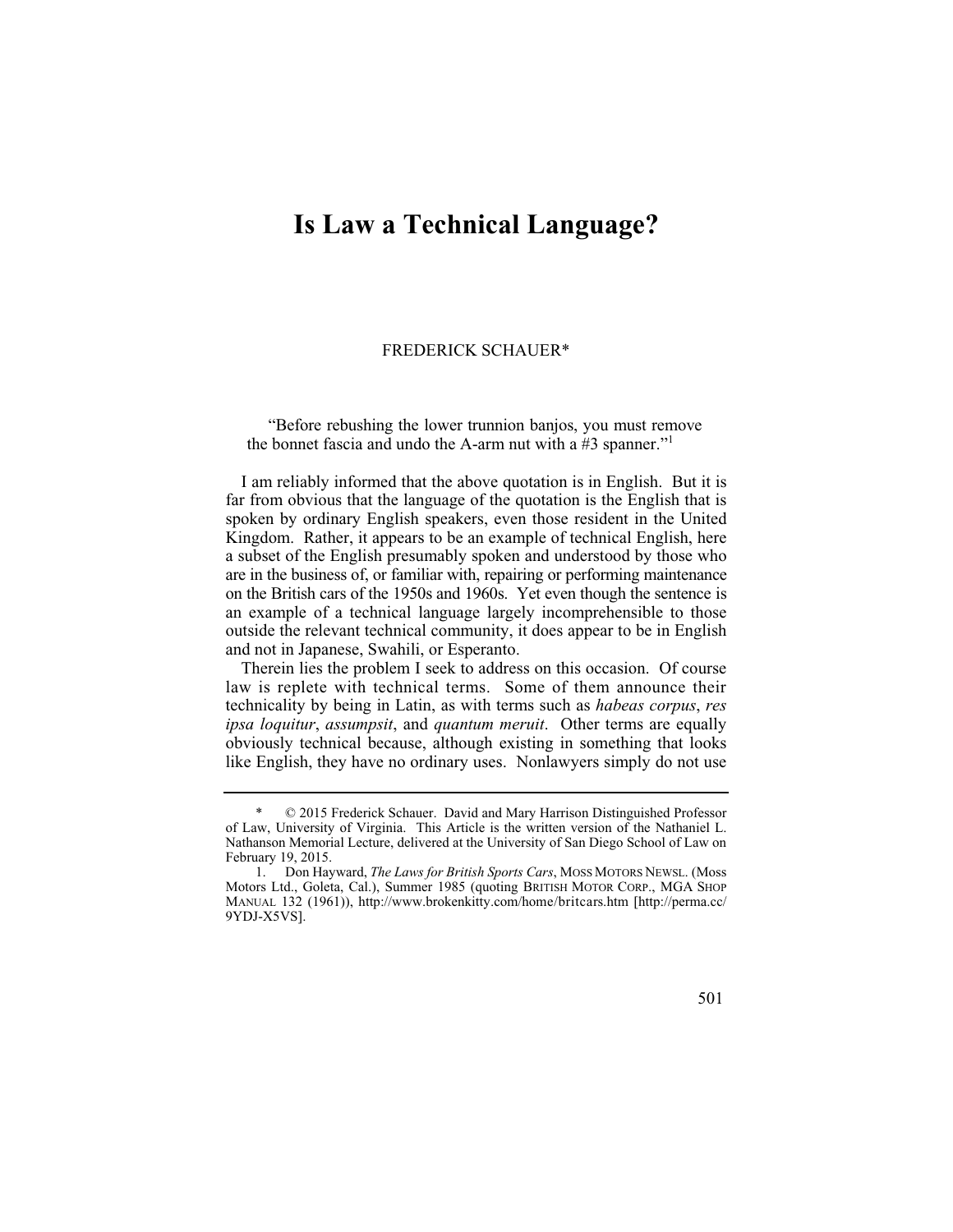terms like *interpleader*, *covenant running with the land*, *letters rogatory*, *deposition*, or *desuetude*. And still other terms resemble ordinary words, but have meanings in law that appear to diverge sharply from at least some of their ordinary language meanings, as with *contract*, <sup>2</sup>*party*, *witness*, and even *speech*. 3

All competent lawyers are no doubt familiar with what we call "terms of art," and for a lawyer to suggest that the meaning of *actual malice*<sup>4</sup> or substantial evidence<sup>5</sup> could be found by looking in Webster's dictionary would be ample evidence of professional incompetence.<sup>6</sup> But implicit in the view that certain legal terms are terms of art is the corollary—that most legal terms are not terms of art, and are therefore to be understood in a nontechnical or nonspecialized sense. But is this true? My agenda on this occasion is to examine the extent to which legal language—all of it, and not just the epiphenomenal corner we designate as *terms of art*—is a specialized language demanding interpretation in light of the particular goals of a legal system.

It is not my intention here to offer strong—or even weak—normative conclusions about the issue I propose to analyze. But if I can succeed in raising an issue that is often ignored, I will consider this lecture a success. Yet as will become apparent, one application of the question whether law is a technical language is in supporting a skeptical view about the nowcommon distinction between interpretation and construction. For many years, first in the literature on the interpretation of contracts, $\tau$  then in

<sup>2.</sup> On *contract* as a technical term—or not—see Mary Jane Morrison, *Excursions into the Nature of Legal Language*, 37 CLEV. ST. L. REV. 271 (1989), an important but unfortunately neglected article on the circumstances under which legal language is or is not to be treated as technical language. Also highly valuable, although more narrowly focused on the parol evidence rule, is PETER M. TIERSMA, PARCHMENT PAPER PIXELS: LAW AND THE TECHNOLOGIES OF COMMUNICATION 116–31 (2010).

 *Exercise in the Interpretation of Constitutional Language*, 67 GEO. L.J. 899 (1979); 3. On *speech* in the First Amendment as a technical term, see Morrison, *supra* note 2, at 321–35; Frederick Schauer, *Speech and "Speech"—Obscenity and "Obscenity": An*  Frederick Schauer, *The Boundaries of the First Amendment: A Preliminary Exploration of Constitutional Salience*, 117 HARV. L. REV. 1765 (2004) [hereinafter Schauer, *The Boundaries of the First Amendment*]; Peter Meijes Tiersma, *Nonverbal Communication and the Freedom of "Speech*,*"* 1993 WIS. L. REV. 1525 (1993).

<sup>4.</sup> Cantrell v. Forest City Publ'g Co., 419 U.S. 245, 251 (1974).

<sup>5.</sup> T-Mobile S., LLC v. City of Roswell, 135 S. Ct. 808, 815 (2015).

 6. And this is even truer of those terms that are constitutive, in the sense that they mark an institution or idea that is created by law and not simply regulated by it. *Trust* and *corporation* seem like good examples. On law's constitutive dimension, see the summary in FREDERICK SCHAUER, THE FORCE OF LAW 27–31 (2015).

<sup>7.</sup> The leading article is Edwin W. Patterson, *The Interpretation and Construction of Contracts*, 64 COLUM. L. REV. 833 (1964). *See also* E. Allan Farnsworth, *"Meaning" in the Law of Contracts*, 76 YALE L.J. 939, 940 (1967) (distinguishing contract construction from contract interpretation). Insofar as the distinction between interpretation and

<sup>502</sup>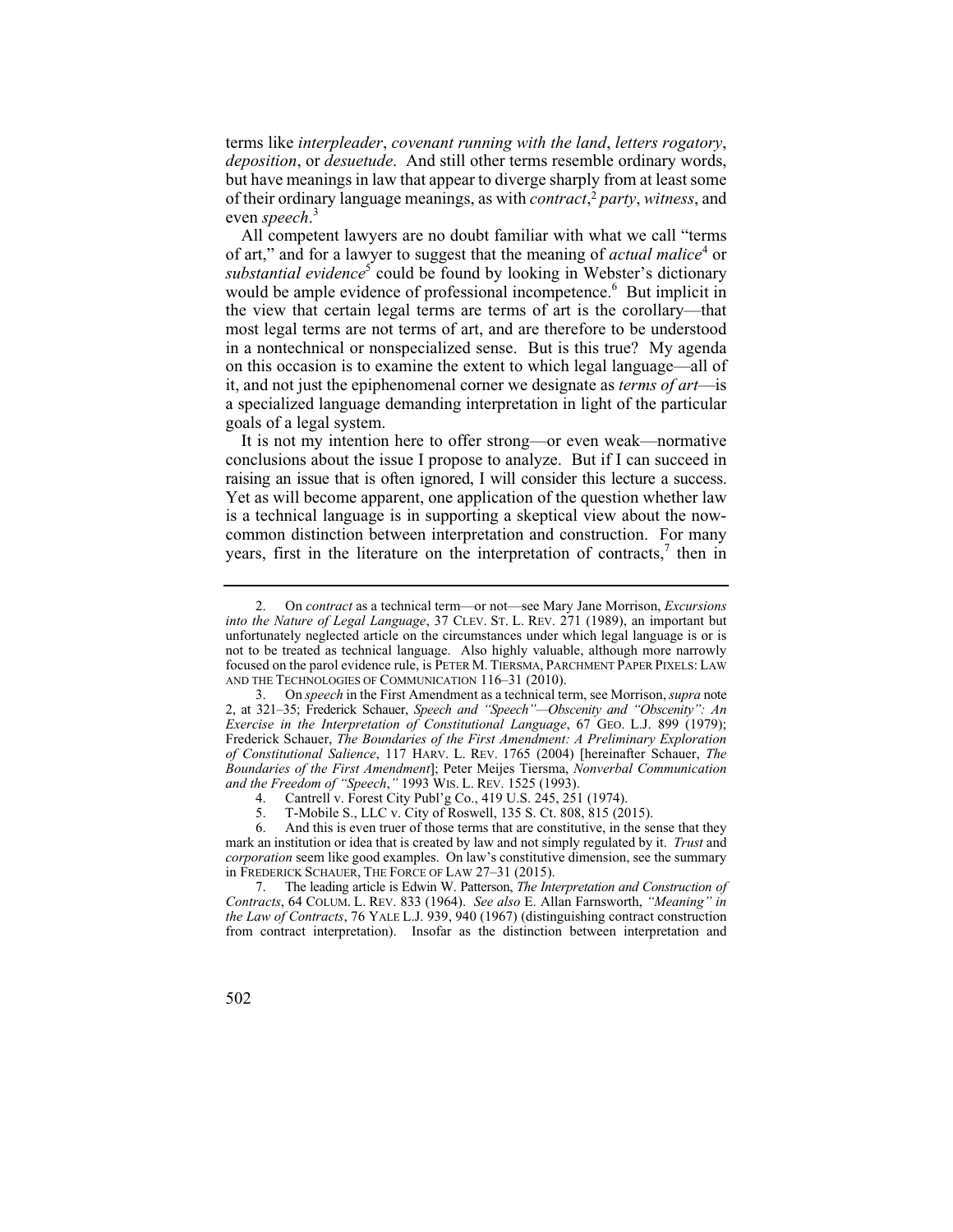debates about constitutional originalism,<sup>9</sup> it is often claimed that legal matter at hand. This, it is said, is the process of construction, and it is an inevitably legal task drawing on legal tools, legal ideas, and legal goals, discussions of statutory interpretation, $<sup>8</sup>$  and these days especially in the</sup> determining legal meaning and applying that meaning to particular cases and controversies is a two-step process. The first step—interpretation is the step in which the lawyer, judge, or commentator determines what some piece of legal language simply *means*. This is, it is said, a semantic enterprise, where we are trying to determine, in the abstract, what some word or phrase means according to the rules and practices by which we determine meaning in everyday life. But having determined the meaning of some item of legal language—having interpreted it—the lawyer or judge or commentator must then apply it in the resolution of the particular without which the process of construction will fail to serve the institutional aims of a legal system.

The distinction between interpretation and construction, however, presupposes a distinction between a principally nonlegal or pre-legal focus in the interpretation stage followed by a legally infused process at the construction stage. But to the extent that legal language is itself a technical language, legal ideals and aims come in at the interpretation stage and not just at the later point of construction. Consequently, identifying even the possibility that legal language may be a pervasively technical language has the potential for seriously undercutting the ubiquitous interpretation–construction distinction. Or so I shall suggest on this occasion.

<sup>9.</sup> *See* KEITH E. WHITTINGTON, CONSTITUTIONAL CONSTRUCTION: DIVIDED POWERS AND CONSTITUTIONAL MEANING 3–9 (1999); KEITH E. WHITTINGTON, CONSTITUTIONAL INTERPRETATION: TEXTUAL MEANING, ORIGINAL INTENT, AND JUDICIAL REVIEW 2–14 (1999); Randy E. Barnett, *Interpretation and Construction*, 34 HARV. J.L. & PUB. POL'Y 65 (2011); Lawrence B. Solum, *Originalism and Constitutional Construction*, 82 FORDHAM. L. REV. 453 (2013); Lawrence B. Solum, *The Interpretation–Construction Distinction*, 27 CONST. COMMENT. 95 (2010).



construction in the contracts context arises from language produced by the contracting parties, it bears an affinity with the same issue arising from claimant-produced language in the patent context. *See* Tun-Jen Chiang & Lawrence B. Solum, *The Interpretation-Construction Distinction in Patent Law*, 123 YALE L.J. 530 (2013).

<sup>8.</sup> *See* Victoria F. Nourse, *Elementary Statutory Interpretation: Rethinking Legislative Intent and History*, 55 B.C. L. REV. 1613 (2014).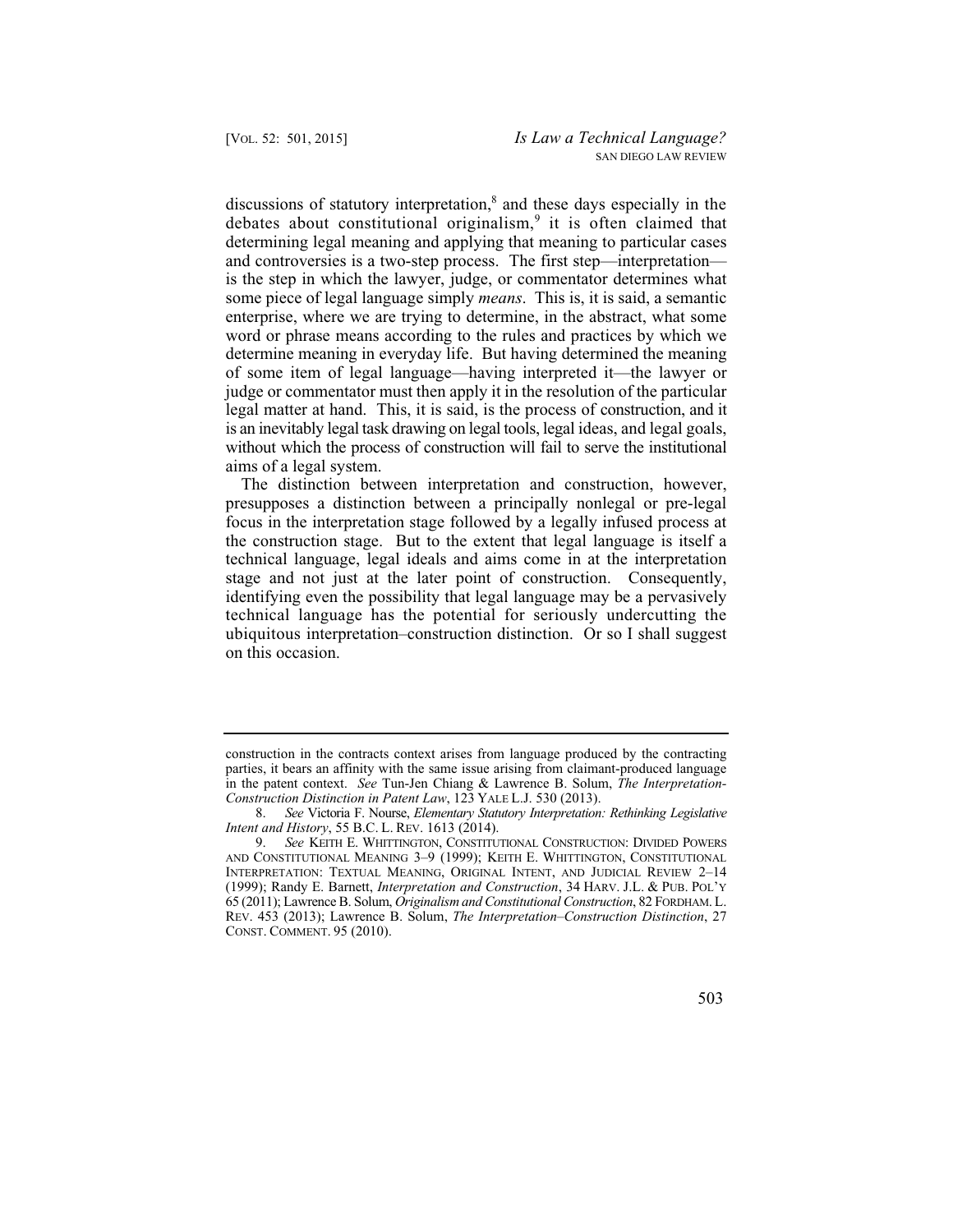The issue I address here can usefully be highlighted by contrasting two diametrically opposed views about the possibility that legal language might pervasively be a technical language understood only by those steeped in the law and knowledgeable about its techniques. And at one pole of this opposition we find Jeremy Bentham, for whom the very idea that legal language could be considered as technical or specialized was anathema.

more generally.<sup>10</sup> And because his ire was based substantially on the view to make law unnecessarily complex for the purpose of increasing the income Bentham, as is well-known, was a vehement—which might put it too mildly—critic of the English law of his time, and of the common law even that lawyers and judges were participants in a conspiracy—Judge & Co.<sup>11</sup> of lawyers and the power of judges, he became especially incensed about the frequency with which legal language diverged from ordinary usage.<sup>12</sup> This divergence was frequently manifested in the phenomenon of the legal fiction—the use in law of propositions that are not literally true but which achieve what the law generally or some legal actor believes to be the legally desirable result.<sup>13</sup>

he might not be.<sup>14</sup> Similarly, there is the fiction of corporate personhood, Among the classic examples of legal fictions is the presumption of paternity, by which the husband of a mother is presumed to be the father of a child born during the marriage, even though, as a biological matter,

 <sup>10.</sup> *See generally* GERALD J. POSTEMA, BENTHAM AND THE COMMON LAW TRADITION 207–17, 266–311 (1986) (describing and analyzing Bentham's critique of the common law).<br> $\frac{11}{11}$ .

<sup>11. 6</sup> JEREMY BENTHAM, *An Introductory View of the Rationale of Evidence*, *in* THE WORKS OF JEREMY BENTHAM 5, 22–24 (John Bowring ed., 1843).

<sup>12.</sup> Bentham's views about legal fictions were part of a larger project partly about law, but also partly about language generally. *See C.K. OGDEN, BENTHAM'S THEORY OF* FICTIONS (1932); *see also* Nomi Maya Stolzenberg, *Bentham's Theory of Fictions—A "Curious Double Language*,*"* 11 CARDOZO STUD. L. & LITERATURE 223 (1999) (discussing Bentham's critique of legal fictions).

<sup>13.</sup> On legal fictions generally, see LEGAL FICTIONS IN THEORY AND PRACTICE (Maksymilian Del Mar & William Twining eds., 2015); Louise Harmon, *Falling Off the Vine: Legal Fictions and the Doctrine of Substituted Judgment*, 100 YALE L.J. 1 (1990); Nancy J. Knauer, *Legal Fictions and Juristic Truth*, 23 ST. THOMAS L. REV. 1 (2010); Eben Moglen, *Legal Fictions and Common Law Legal Theory: Some Historical Reflections*, 10 TEL AVIV UNIV. STUD. L. 33 (1990). The classic work remains LON L. FULLER, LEGAL FICTIONS (1967), about which much more will be said in the following section.

<sup>14.</sup> *See* Succession of Cosse, 608 So. 2d 1092, 1097–98 (La. Ct. App. 1992) (describing presumption of paternity as a legal fiction); Brinkley v. King, 701 A.2d 176, 180 (Pa. 1997) (same); Jacqulyn A. West, Comment, *Maintaining the Legal Fiction: Application of the Presumption of Paternity and Paternity by Estoppel in Pennsylvania*, 42 DUQ. L. REV. 577, 577 (2004).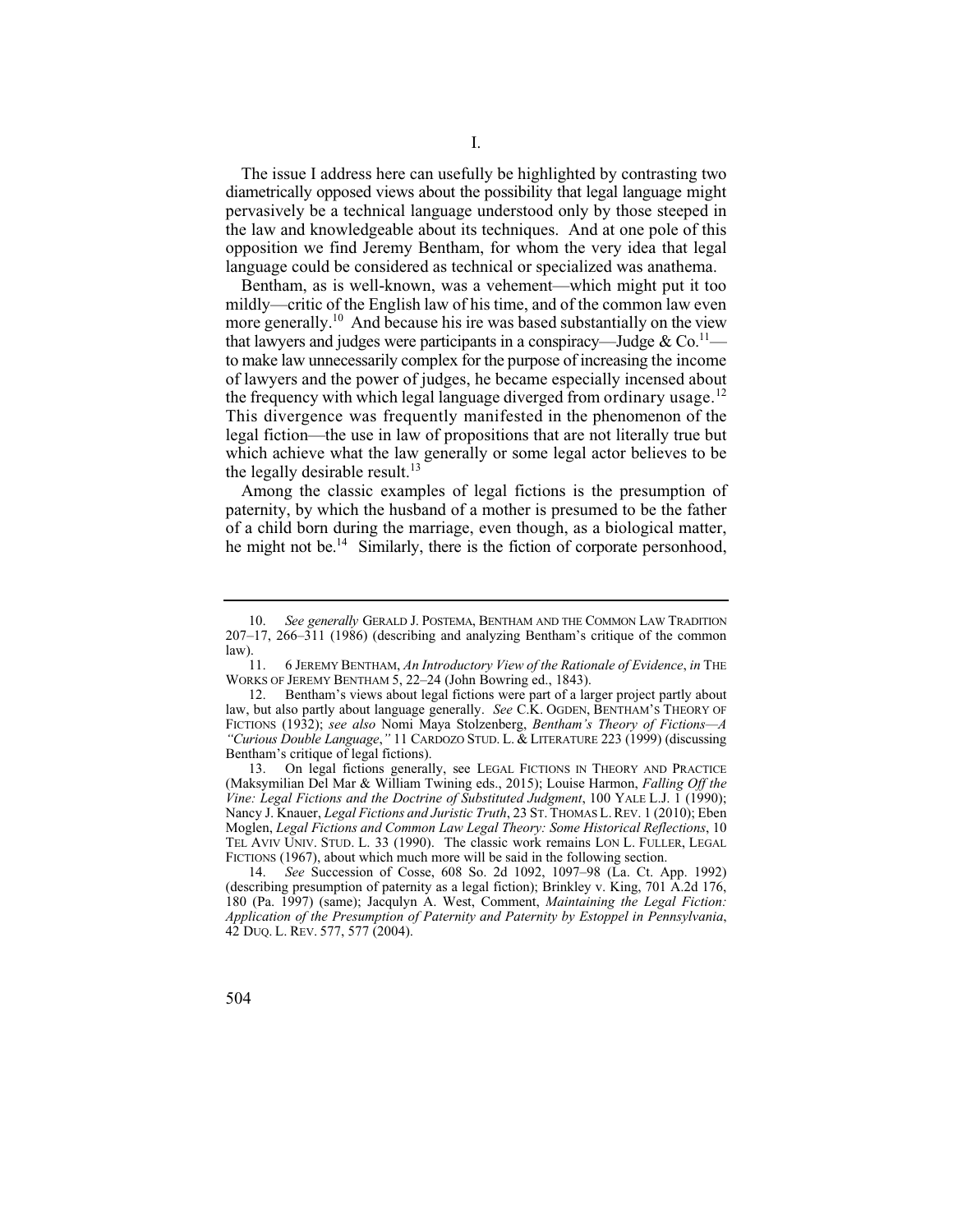the fiction underlying the doctrine of ejectment, which allows courts to try although corporations are not persons in any literal sense,  $15$  the fiction declaring juvenile trespassers to be invitees, even though they were decidedly not invited onto the premises,<sup>16</sup> the fiction that a joint owner of property who kills the other joint owner has predeceased the victim, $17$  and the title to land even though no one has been ejected from anything.<sup>18</sup> And perhaps most famous is the fiction in *Mostyn v. Fabrigas*, 19 in which Lord Mansfield declared the Mediterranean island of Minorca to be in London so as to take jurisdiction under a statute limiting jurisdiction to cases in which the claimant was a resident of London.<sup>20</sup>

An essential feature of a legal fiction is that the very fictionality of a legal fiction is based on the literal untruth of the fiction. The presumption of paternity is a fiction because the husband is deemed a father even if he is not, just as corporate personhood is a fiction because corporations are not persons. As a result, the individual unlearned in the law, and thus inclined to read the law literally, would not be able to understand that when law said *person* it did not really mean *person* in the ordinary literal sense and when the law said *father* it meant something other than what laypeople meant by *father* in their everyday talk. The legal fiction thus exemplified all—or at least most—of what Bentham despised about law, because a legal fiction would obscure true legal meaning from someone not versed in the law.

For Bentham the ubiquitous legal practice of using fictions of this type to achieve what lawyers or judges thought was an equitable or just result was despicable. And lest there be any doubt about Bentham's feelings about legal fictions and thus about the way in which legal language frequently diverged from ordinary language, consider the following articulation of

<sup>20.</sup> *Id.* at 1026, 1030; 1 Cowp. at 170, 176–77. Lest the audience suppose that legal fictions are a thing of the past, see Roderick Munday, *The Bridge That Choked a Watercourse or Repetitive Dictionary Disorder*, 29 STATUTE L. REV. 26, 26–28 (2008), describing the case of *R v. Torridge Dist. Council* [2006] EWHC (Admin) 877; [2006] 3 All ER 1148 (Eng.).



 <sup>15.</sup> *See* Sanford A. Schane, *The Corporation Is a Person: the Language of a Legal Fiction*, 61 TUL. L. REV. 563, 563 (1987).

<sup>16.</sup> *See* FULLER, *supra* note 13, at 66. 17. *In re* Sparks' Estate, 15 N.Y.S.2d 926, 931 (Sur. Ct. 1939).

<sup>18.</sup> *See* JOHN H. LANGBEIN, RENÉE LETTOW LERNER & BRUCE P. SMITH, HISTORY OF THE COMMON LAW: THE DEVELOPMENT OF ANGLO-AMERICAN LEGAL INSTITUTIONS 252  $(2009)$ .<br>19.

<sup>19. (1774) 98</sup> Eng. Rep. 1021; 1 Cowp. 160.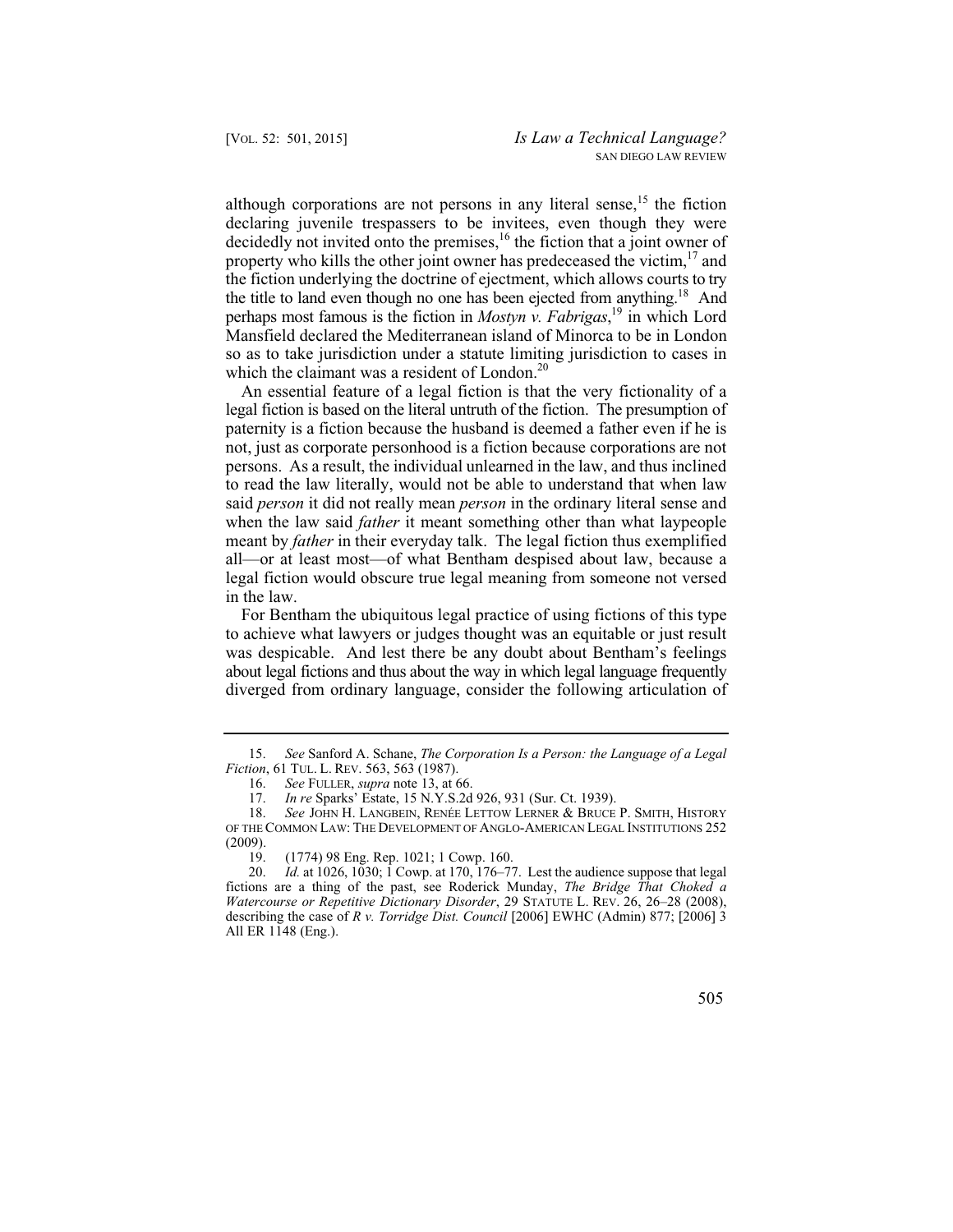his view about the fundamental dishonesty of the legal fiction: "Every criminal uses the weapon he is most practiced in the use of: the bull uses his horns, the tiger his claws, the rattle-snake his fangs, the technical lawyer his lies. Unlicensed thieves use pick-lock keys: licensed thieves use fictions."<sup>21</sup> And at other times he observed that "[I]n English law, *fiction* is a *syphilis*, which runs in every vein, and carries into every part of the system the principle of rottenness."22 Or that "the pestilential breath of Fiction poisons the sense of every instrument it comes near."23

 directives in a way that those being directed would have no need for lawyers to advise them and judges to determine what the language meant, Behind Bentham's invective was a serious point. For Bentham the audience for law was not judges, nor was it other lawyers. Rather, the audience, or at least the principal audience,  $^{24}$  for law was the public whose behavior was to be guided or controlled. If lawmakers, who for Bentham resided ideally in the legislature and not on the bench, could issue law's then the corrupting influence of the legal profession would be eliminated, and law's unnecessary complexity could be reduced or even eliminated. Accordingly, when Bentham, with his tongue decidedly not in his cheek.<sup>25</sup> suggested that it might be made unlawful for people to give legal advice for money,<sup>26</sup> his goal was to remove the incentive from Parliament to help lawyers, who were well represented in Parliament, by making law increasingly complex.

Bentham's excoriation of legal fictions was thus merely one aspect of his larger desire for law to be understood by ordinary people without the intervention of lawyers and the interpretation of judges. As a result, the very idea of legal language as technical language stands opposed to Bentham's visions, and we can therefore take Bentham as the exemplar of the view that legal language, at least ideally if not in reality in Bentham's time, should be understood as plain, everyday, ordinary language and not as the specialized discourse of a specialized profession.

<sup>21. 4</sup> JEREMY BENTHAM, *Thirteenth Device—Fiction*, *in* RATIONALE OF JUDICIAL EVIDENCE 300, 307–08 (Fred B. Rothman & Co. 1995) (1827).

<sup>22. 5</sup> BENTHAM, *The Elements of the Art of Packing*, *supra* note 11, at 65, 92.

 23. 1 BENTHAM, *A Fragment on Government; or a Comment on the Commentaries*, *supra* note 11, at 221, 235 n.*s*.

<sup>24.</sup> Bentham did recognize that law was at times aimed at the officials and not directly at the public, although we might suspect that he wished it were otherwise. On law's two audiences in just this sense, see especially Meir Dan-Cohen, *Decision Rules and Conduct Rules: On Acoustic Separation in Criminal Law*, 97 HARV. L. REV. 625, 626–27  $(1984)$ .<br>25.

Which apparently it never was: "Bentham was not gifted with a strong sense of humor . . . ." GEOFFREY TREASURE, WHO'S WHO IN LATE HANOVERIAN BRITAIN: 1789– 1837, at 56 (Stackpole Books 2002) (1997).

<sup>26. 5</sup> BENTHAM, *Scotch Reform*, *supra* note 11, at 1, 5–6.

<sup>506</sup>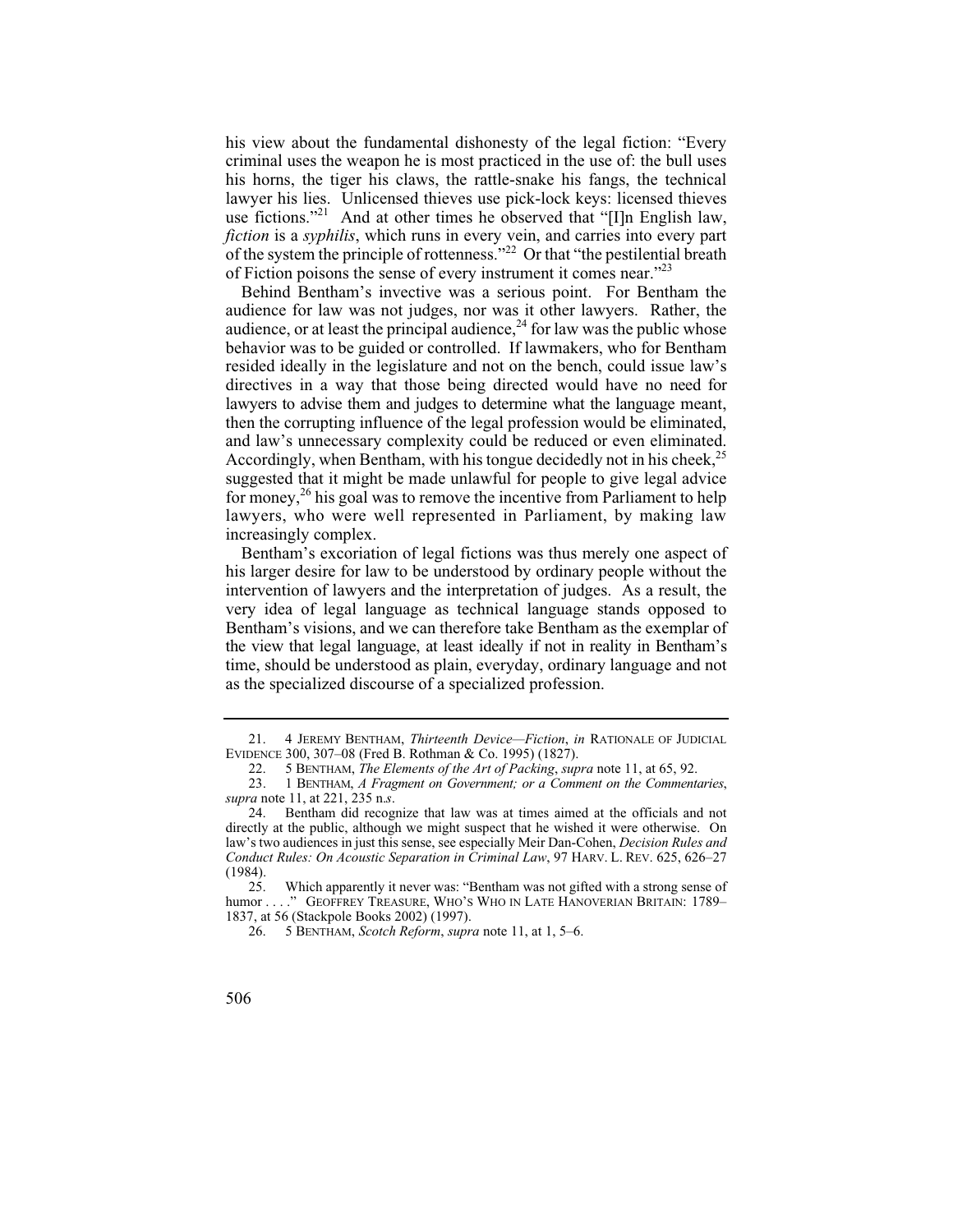If Bentham can serve as the model for one pole of what is plainly a spectrum and not a dichotomy, then at the other pole we can place Lon Fuller. In the course of writing sympathetically about legal fictions.<sup>27</sup> Fuller explicitly discussed the divergence between legal language as ordinary language and legal language as technical language, and, albeit with some number of qualifications, suggested that law advances to the extent that it develops its own language and to the extent that its language is understood in a technical or specialized sense rather than an ordinary  $one.<sup>28</sup>$ 

Fuller's sympathy for the idea that all or most of legal language should be understood in a law-specific sense, despite nonlegal connotations, is apparent from his other writings. Thus, in famously debating with H.L.A. Hart about how a "No Vehicles in the Park" rule should be interpreted,<sup>29</sup> and in challenging Hart's claim that the rule had a core of settled meaning determinable by reference to the plain—and nontechnical—meaning of the language of the rule, Fuller appeared to suggest, although somewhat obliquely, that what counted as a *vehicle* in ordinary language might still not be a vehicle when understood as part of a legal rule.<sup>30</sup> To the extent that he was making that claim, Fuller can be understood as arguing that all of legal language is technical language and that to try to interpret law without understanding this important fact is to make a fundamental mistake. Indeed, much the same suggestion appears in the voice of Justice Foster—who is almost certainly Fuller himself—in Fuller's enduring "Case of the Speluncean Explorers."31 For Justice Foster, the legal meaning of a legal rule was not the literal meaning as perceived by the layperson, but rather was a "meaning that is not at once apparent to the casual reader

<sup>31.</sup> Lon L. Fuller, *The Case of the Speluncean Explorers*, 62 HARV. L. REV. 616, 620–26 (1949).



 <sup>27.</sup> FULLER, *supra* note 13.

<sup>28.</sup> *Id.* at 11–27.<br>29. Lon L. Fuller

<sup>29.</sup> Lon L. Fuller, Response, *Positivism and Fidelity to Law—A Reply to Professor Hart*, 71 HARV. L. REV. 630, 661–69 (1958); H.L.A. Hart, *Positivism and the Separation of Law and Morals*, 71 HARV. L. REV. 593, 606–15 (1958); *see generally* Frederick Schauer, *A Critical Guide to Vehicles in the Park*, 83 N.Y.U. L. REV. 1109 (2008) (examining the "most famous hypothetical in the common law world").

<sup>30.</sup> Fuller, *supra* note 29, at 663. A far more sophisticated version of the claim is in Michael S. Moore, *A Natural Law Theory of Interpretation*, 58 S. CAL. L. REV. 277, 381–96 (1985).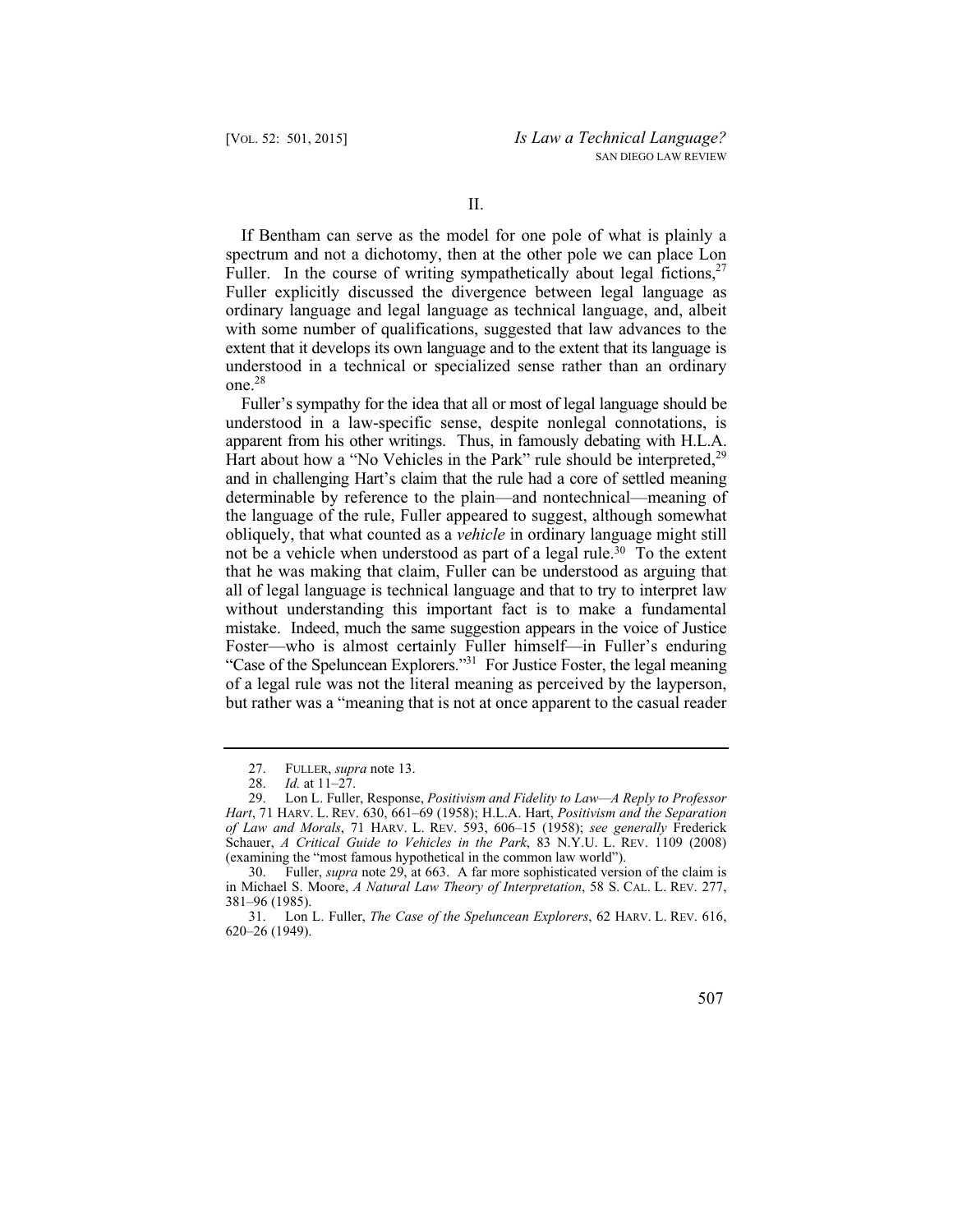who has not studied the statute closely or examined the objectives it seeks to attain."32

Fuller's concerns with the problems of understanding legal language as ordinary language are by no means unique to him. In an unpublished speech entitled *Law and Language*, Karl Llewellyn recognized that much of the language of law was appropriately divergent from ordinary language and thus suggested that there might even be something like a Committee on Translation to enable disciplines to understand each other.<sup>33</sup> Similarly, the contracts, insurance law, and jurisprudence scholar Edwin Patterson, in an unfinished and unpublished treatise on contract law, lamented the fact that much confusion was sown by the way in which the language of contract law resembled, but was not identical to in terms of meaning, the language of ordinary English.<sup>34</sup> And thus, he proposed, only half seriously, that the word *contract* be replaced by a term unique in the law, such as *spikbond*, and that similarly confusing terms such as *offer*  and *acceptance* be discarded in favor of terms from Roman law that had no ordinary English meaning, such as *spondesne* and *spondeo*. 35 And finally, Oliver Wendell Holmes lamented that the words of law had confusing moral connotations, and he too suggested that law might be better off were such confusions to be eliminated:

 adopted which should convey legal ideas uncolored by anything outside the law. We should lose the fossil records of a good deal of history and the majesty got from ethical associations, but by ridding ourselves of an unnecessary confusion we For my own part, I often doubt whether it would not be a gain if every word of moral significance could be banished from the law altogether, and other words should gain very much in the clearness of our thought.<sup>36</sup>

The view of Fuller, Llewellyn, Patterson, Holmes, and others thus stands at the opposite pole from Bentham's position. For the former group, law is a technical, specialized discipline, with its own history and its own goals.37 And although law must for them be written in something that

 <sup>32.</sup> *Id.* at 625.

<sup>33.</sup> Karl N. Llewellyn, Law and Language 23–24 (May 1961) (unpublished manuscript) (on file with the D'Angelo Law Library, University of Chicago).

<sup>34.</sup> Edwin W. Patterson, Treatise on the Law of Contracts ch. 3 (unpublished and undated manuscript) (on file with the Columbia Law School Library).

<sup>35.</sup> *Id.* at ch. 3, § 18. Patterson also discussed legal technical language in JURISPRUDENCE: MEN AND IDEAS OF THE LAW 252–58 (1953).<br>36. Oliver Wendell Holmes, *The Path of the Law*, 10

<sup>36.</sup> Oliver Wendell Holmes, *The Path of the Law*, 10 HARV. L. REV. 457, 464 (1897).

<sup>37.</sup> I do not claim that Fuller and others ignored the importance of law speaking plainly when it is speaking to ordinary people, as with, for example, jury instructions. *See*  Peter Meijes Tiersma, *Reforming the Language of Jury Instructions*, 22 HOFSTRA L. REV. 37 (1993).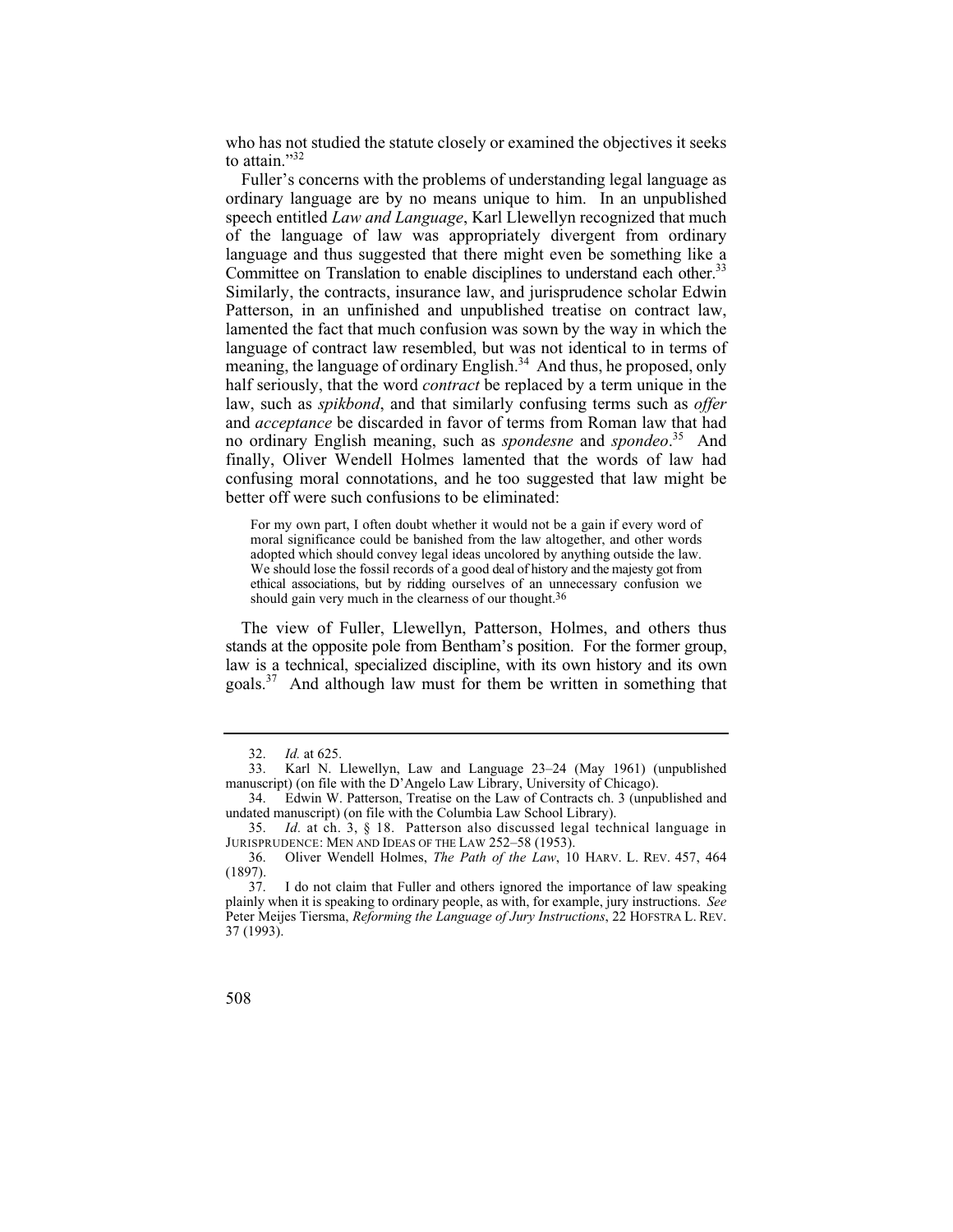something to be celebrated than lamented, more to be fostered than stifled. to understand law's goals, and to appreciate the way in which law has developed to facilitate those goals. And because law operates with and through language, it would be unfortunate, they appear to believe, if the resembles ordinary English,<sup>38</sup> the existence of technical terms in law and the existence of technical meanings of ordinary words in law is more To see legal language as technical language is to understand law's complexity, desire to make law more publicly accessible were to become the vehicle to make law less responsive to the functions it has been created and developed to serve.

III.

 and "gold at the standard of fineness of nine hundred thousandths" in Article 22 of the Warsaw Convention as essentially technical terms to be Justice Stevens, in an angry dissent, complained that much of the very idea of law itself is jeopardized when courts assume that the words of law mean Obviously my contrast between Bentham and Fuller and others is more than a trifle exaggerated. To repeat, the distinction between legal language as ordinary language and legal language as technical language is much more a spectrum than a dichotomy, more scalar than polar. Nevertheless, it does represent a genuine issue that pervades all of law. In *Trans World Airlines, Inc. v. Franklin Mint Corp.*, for example, Justice O'Connor, writing for a Supreme Court majority, understood the terms "any national currency" interpreted in light of the broad purposes of the Warsaw Convention itself.<sup>39</sup> something other than what they seem straightforwardly and nontechnically to mean. $40$ 

Similarly, many of the debates about the proper interpretation of the Confrontation Clause of the Sixth Amendment $4<sup>1</sup>$  can be seen as debates about whether the phrase "confronted with the witnesses against him"

U.S. CONST. amend. VI.



<sup>38.</sup> A valuable but inconclusive series of reflections on the puzzling relationship between ordinary language and technical language is Charles E. Caton, *Introduction* to PHILOSOPHY AND ORDINARY LANGUAGE, at v (Charles E. Caton ed., 1963). For Caton, although perhaps not for Fuller, Patterson, and Holmes, "technical language is always an *adjunct* of ordinary language." *Id*. at viii.

<sup>39. 466</sup> U.S. 243, 247, 256 (1984) (quoting Convention for the Unification of Certain Rules Relating to International Transportation by Air, art. 22, Oct. 12, 1929, 49 Stat. 3000).<br>40.  $I_0$ 

<sup>40.</sup> *Id.* at 261, 282 (Stevens, J., dissenting).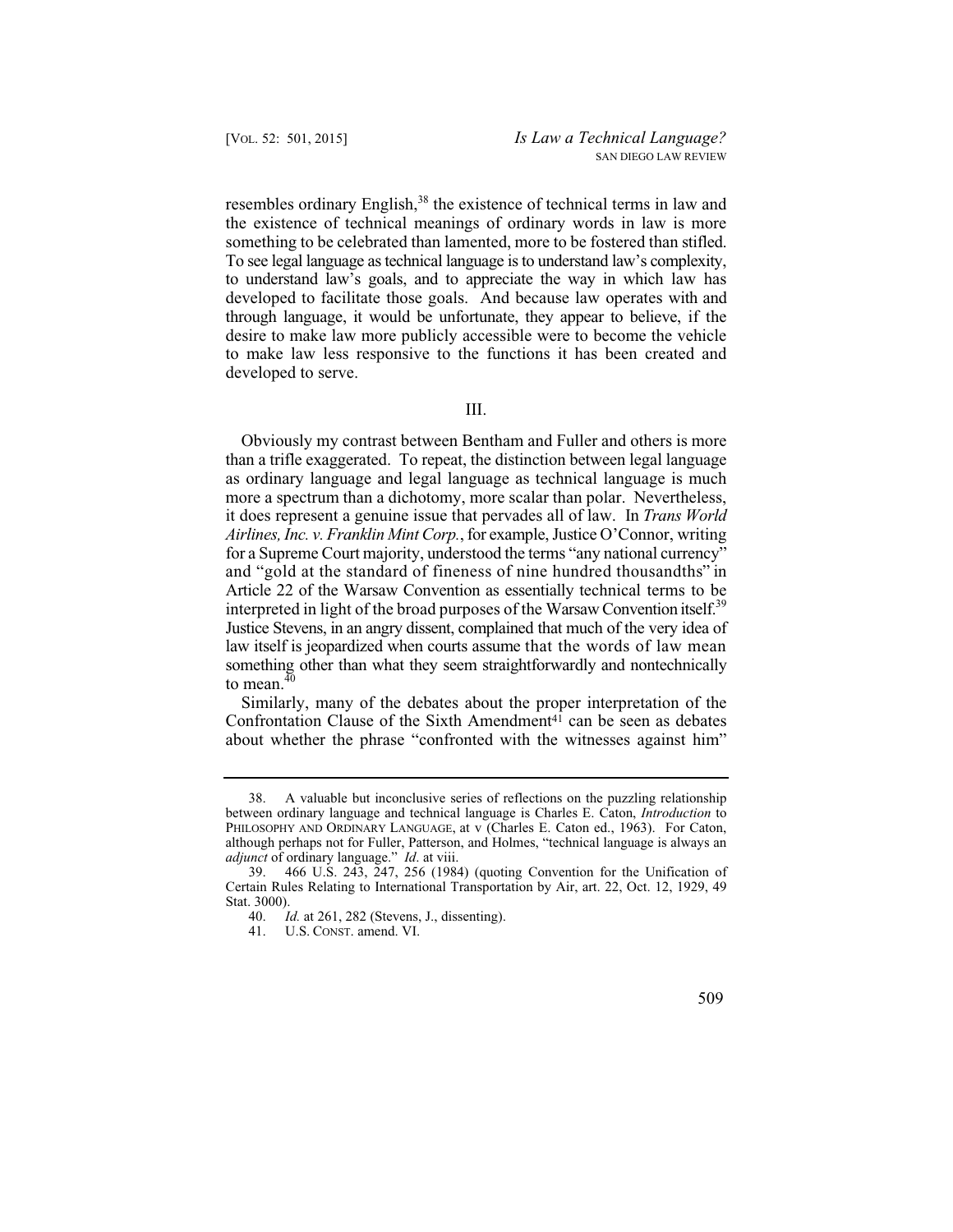extensions vary from those of ordinary usage.<sup>43</sup> More recently, the Supreme of *recess* in Article I of the Constitution, considered not only whether the term *recess* should be given its ordinary or technical meaning, but even whether the word *the* might be understood in ways other than how it might be understood by the ordinary person on the street. And, most recently of antishredding—and thus antidestruction of evidence—provisions of the should be understood as ordinary or technical language.<sup>42</sup> just as longstanding debates about the compatibility of obscenity law with the First Amendment have been framed in terms of whether *speech* should be understood as ordinary language or instead as a technical term whose Court's decision in *NLRB v. Noel Canning*, 44 dealing with the definition all, in determining whether a fish was a *tangible object* for purposes of the Sarbanes-Oxley securities law amendments, <sup>45</sup> the Supreme Court was forced to decide whether *tangible object* meant what it would mean in ordinary language, in which case it would include a fish destroyed in order to prevent its use as evidence, or whether it too was a technical term whose meaning was derived from the statute of which it was a part, a statute that had nothing to do with fish or any of the laws preventing the taking of undersize fish from federal waters.46

IV.

Although the issue of whether legal language should be interpreted as ordinary or technical language is thus all around us, it has a particular

 42. *Compare* Crawford v. Washington, 541 U.S. 36, 42–43, 51–52 (2004) (holding that *by Crawford*, 541 U.S. at 68–69*. See also* Michigan v. Bryant, 562 U.S. 344, 370 (2011) although "one could plausibly read 'witnesses against' a defendant to mean those who actually testify at trial," the Confrontation Clause applies not only to in-court, but also to out-of-court statements), *with* Ohio v. Roberts, 448 U.S. 56, 63 (1980) (applying the literal language of the clause would result in a result "unintended and too extreme"), *abrogated*  (examining "the statements and actions of the parties to the encounter" in determining if there was an interrogation); Melendez-Diaz v. Massachusetts, 557 U.S. 305, 309–11 (2009) (*testimony* includes affidavits based on their evidentiary purpose); Giles v. California, 554 U.S. 353 (2008) (*testimony* does not include an exception for "forfeiture by wrongdoing"); Davis v. Washington, 547 U.S. 813, 822 (2006) (applying the colloquial sense of *interrogation* to hold statements assisting police in addressing an ongoing emergency are not testimonial).

 <sup>43.</sup> *Compare* Schauer, *The Boundaries of the First Amendment*, *supra* note 3, at 1773–75 (discussing how the ordinary language meaning of the word *speech* cannot plausibly delineate the boundaries of the First Amendment), *with* Eugene Volokh, *Speech as Conduct: Generally Applicable Laws, Illegal Courses of Conduct, "Situation-Altering Utterances," and the Uncharted Zones*, 90 CORNELL L. REV. 1277 (2005) (criticizing overly technical definitions of *speech*).

<sup>44. 134</sup> S. Ct. 2550, 2560–61 (2014).<br>45. 18 U.S.C. § 1519 (2012).

<sup>45. 18</sup> U.S.C. § 1519 (2012).<br>46. Yates v. United States. 13

Yates v. United States, 135 S. Ct. 1074 (2015).

<sup>510</sup>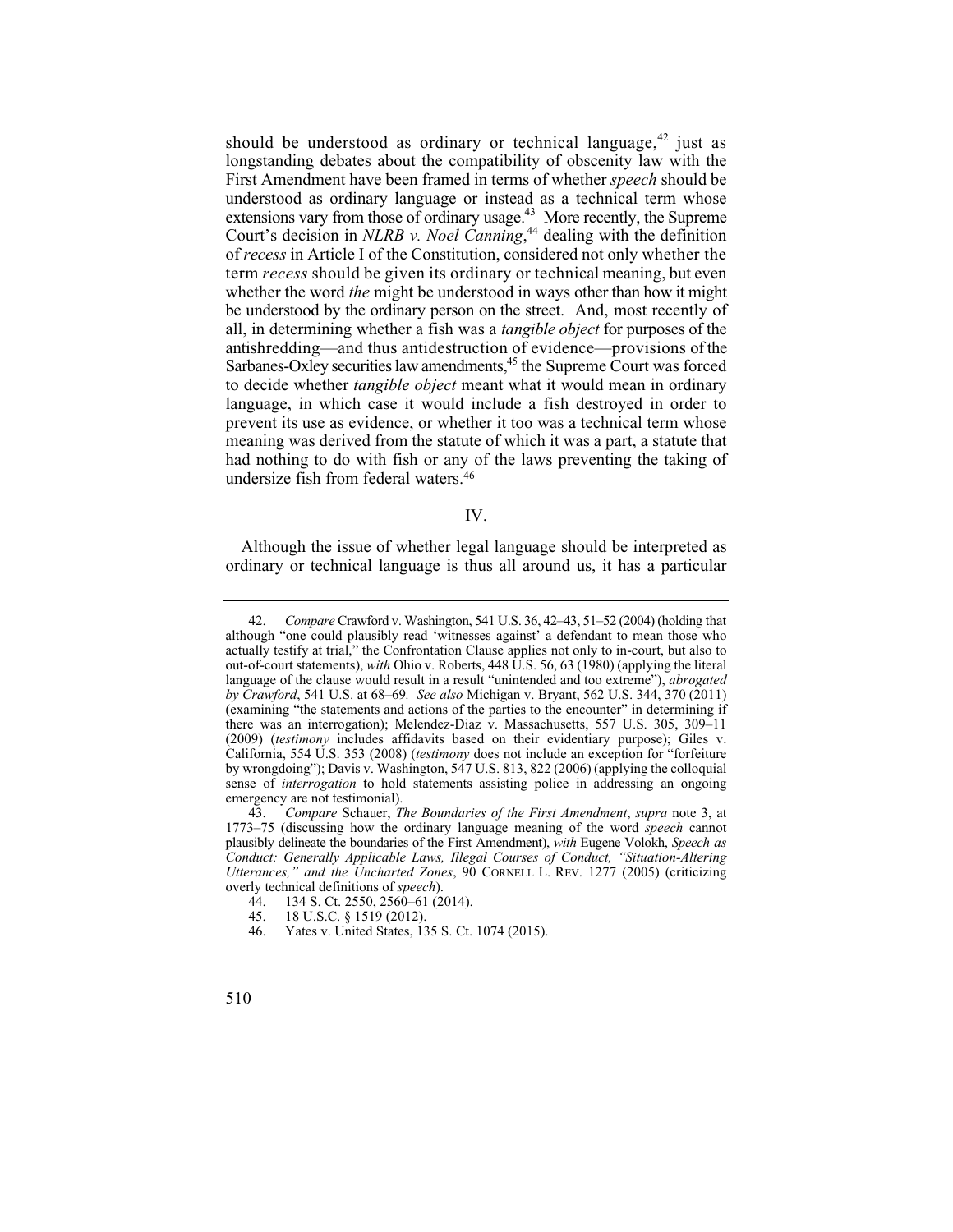importance for some current debates about the theory and practice of constitutional interpretation. As I observed earlier,  $47$  a persistent theme in many of these debates is that there is an important distinction between the activity of interpretation, the stage at which a court—or advocate determines what some provision means, and the stage of construction, the stage at which the court applies that meaning to the particular controversy at hand. And at least one purpose of drawing the distinction is to suggest that interpreting the Constitution in an originalist manner, say, still leaves open the question as to how the original public meaning of some provision should be applied—constructed—to the matter at hand.

Implicit in the interpretation–construction distinction, however, is the view that the meaning of the relevant terms can be determined without taking into account how they might actually be applied within the legal system and to a particular controversy involving a particular set of facts. But for Fuller, among others, the former task cannot be separated from the latter. If we understand all of legal language as incorporating law's goals, law's values, and law's purposes, then the very act of determining meaning, as with the meaning of *vehicle* or *recess* or *tangible object*, must take account not only of the fact that such words exist in legal rules or legal documents, and not only that they are being interpreted by a court, but also of the outcomes that one or another interpretation would produce. For Fuller, at the very least, to interpret legal language without being aware of the consequences, within law, of one interpretation or another was to fail to understand the nature of legal language and the very nature of law.

that Fuller was mistaken.<sup>49</sup> Rather, the question is that of locating the point At the very least, therefore, we suspect that Fuller would have had little patience for the interpretation—construction distinction.<sup>48</sup> But the question is not whether Fuller was right. Indeed, those of us with sympathies for the idea of legal language being understood literally and acontextually believe in the adjudication process at which an advocate or a judge determines

<sup>49.</sup> *See* FREDERICK SCHAUER, PLAYING BY THE RULES:APHILOSOPHICAL EXAMINATION OF RULE-BASED DECISION-MAKING IN LAW AND IN LIFE 53–76 (1991); Frederick Schauer, *Formalism*, 97 YALE L.J. 509 (1988).



 <sup>47.</sup> *See supra* text accompanying notes 7–10.

<sup>48.</sup> Although this is only a suspicion, it is worth noting the plainly Fullerian observation that the interpretation–construction distinction in contract law might collapse if meaning is understood to include the circumstances of application. *See* David V. Snyder, *Language and Formalities in Commercial Contracts: A Defense of Custom and Conduct*, 54 SMU L. REV. 617, 617 n.3 (2001).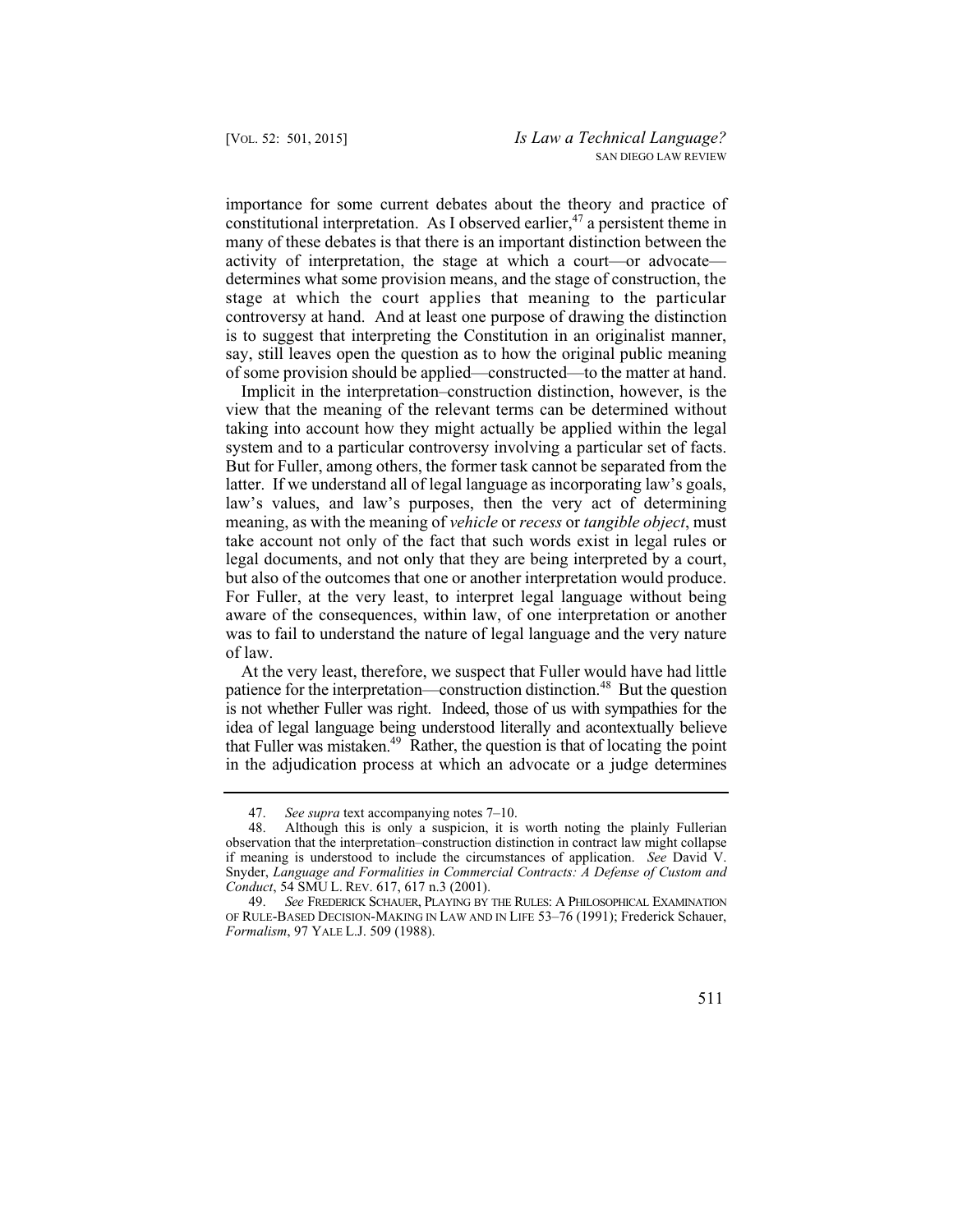whether Fuller was correct or incorrect. Or, to put it differently, when in the judge believes that Fuller was mistaken and believes as well that some term should be understood without reference to the consequences that some particular application of that term would produce, the judge must make that determination at the outset. So whether the judge believes that Fuller be delayed, the judge must still resolve *this* question at the outset. And this statute or a provision of the Constitution, involves the choice whether the process of deciding a case does the judge determine whether the language she is called upon to apply is to be understood as ordinary or technical language, and, if the latter, just what does it mean to say that a word has a legal meaning that diverges from its ordinary meaning? If a word has a legal meaning, and if to have a legal meaning entails a meaning that incorporates law's goals and purposes, then law—in its full breadth and depth—intrudes on the process at the first stage and cannot be held in abeyance until some supposed second stage of construction. So even if a was correct, in which case issues of application arise in the interpretation stage, or that Fuller was incorrect, in which case issues of application can means that every interpretation of a legal item, whether it be a contract or a term to be interpreted is ordinary or technical, and, if the latter, just what it is for a term to have a technical legal meaning.

 regard to the circumstances or consequences of their legal application. And the terms to be interpreted should be interpreted as ordinary language. This The collapse of the interpretation–construction distinction, which I have just nondefinitively suggested, would not exist if it were the case that all terms in law were to be understood as ordinary language and thus without although Jeremy Bentham might well have applauded such a state of affairs, it is not the law we have. We have a law that at the very least includes some technical terms, even if we acknowledge, *contra* Fuller, that many of the terms of law are in no way technical. But as long as at least some terms are technical, then any interpretive act within law will have to confront at the outset whether the term to be interpreted is one of those terms. And as long as that is so, believing that we can delay the consideration of legal applications and the nature of legal interpretation until some second stage in the process is either to make a mistake about the very nature of the process or at least is to assume, controversially, that is a conclusion that Bentham, and maybe I, would endorse, but it may be more of a commitment than most of the proponents of the interpretation– construction distinction seem willing at this point in the debates to acknowledge.